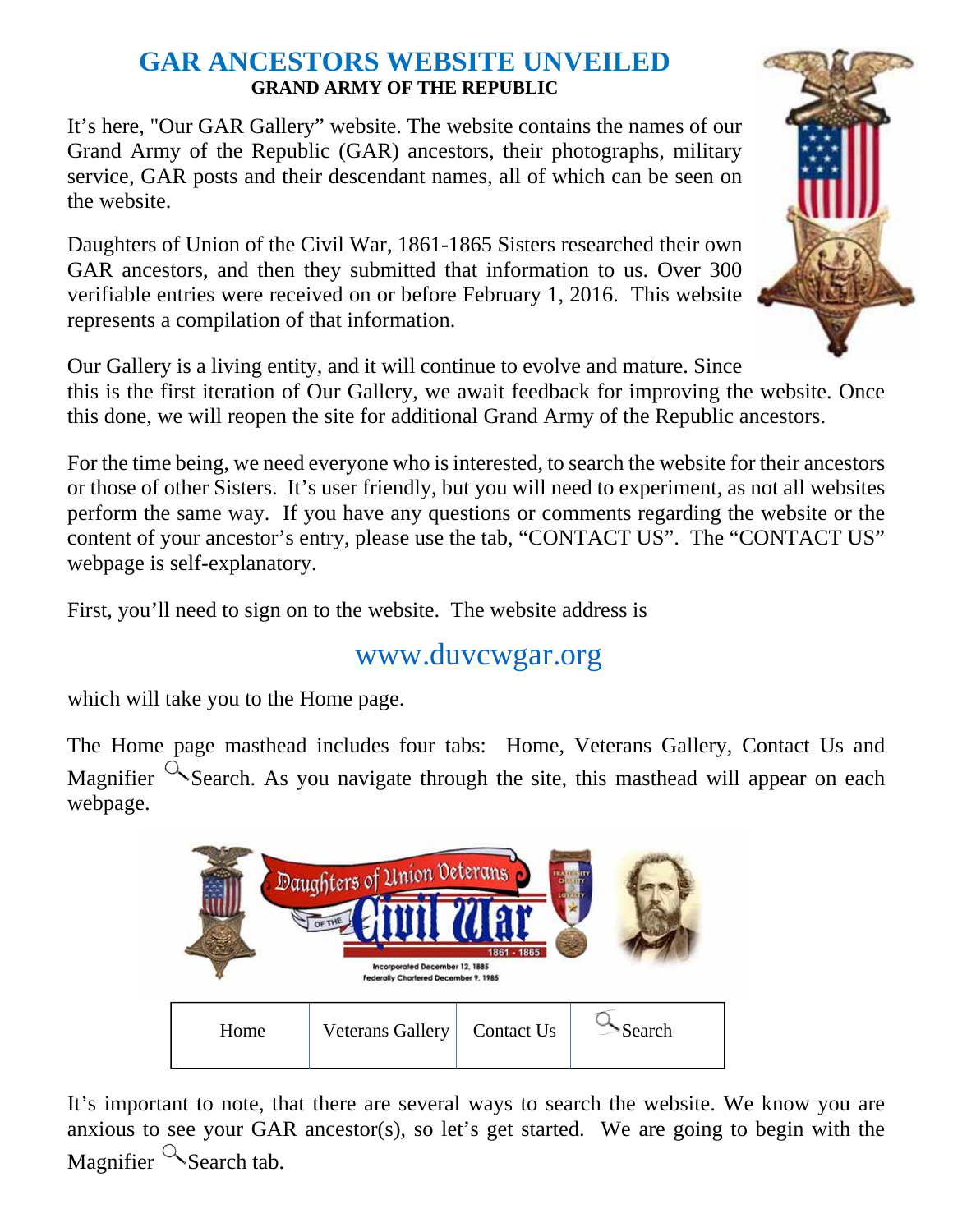## **MAGNIFIER & SEARCH**

From the Home page, click on the MAGNIFIER  $\sim$  SEARCH tab, on the far right. It will open a search box on the Home page, just below the four tabs. Click in the search box and enter your ancestor's full name, a last name, your name or virtually any variable.

Regardless, of what is entered, if found within the records of GAR ancestors, the system will automatically deliver a list of **ALL** matches, by ancestor name, below the search box, under "VETERAN ENTRIES". This is because the search engine looks for strings of variables (last names, first names, post names, cities, quartermaster, commander, light artillery, et al) that match the criteria entered.

For example, if you entered "Blackmer". The results would be two matches listed, "William Blackmer" and "William A. Hannahs". William Blackmer is listed, because his name is Blackmer. William A. Hannahs is listed because a Blackmer is shown as his descendant.

Occasionally, if after entering an ancestor name or a variable in the search box, the system may not return any results below the search box. If this occurs, just click on the magnifier, on the right of the search box. This will take you to the "NEW SEARCH" webpage. Scroll down and you will see ALL of your matches and any overflow pages.

If nothing is found, the message "Sorry, no posts matched your criteria" will appear. You can enter another search term or click on the magnifier, on the right, in the search box and it will take you to the "NEW SEARCH" webpage.

If only one ancestor's name is returned, move your cursor to the ancestor listed, click on the highlighted area, and the system will take you to that ancestor's webpage.

If there are multiple matches, you can click on any of the matches listed and the system will take you to that ancestor's webpage. However, the system will not allow you to return to the multiple match list using the backspace key.

or

If there are multiple matches, you can click on "View All Results Search" at bottom of your list and it will take you to the "NEW SEARCH" webpage. Scroll down and you will see ALL of your matches (in a larger font). Using the New Search webpage, the system will allow you to go to one ancestor and return to the multiple match list using the backspace key.

You can use the "NEW SEARCH" webpage to continue searching for additional ancestor(s).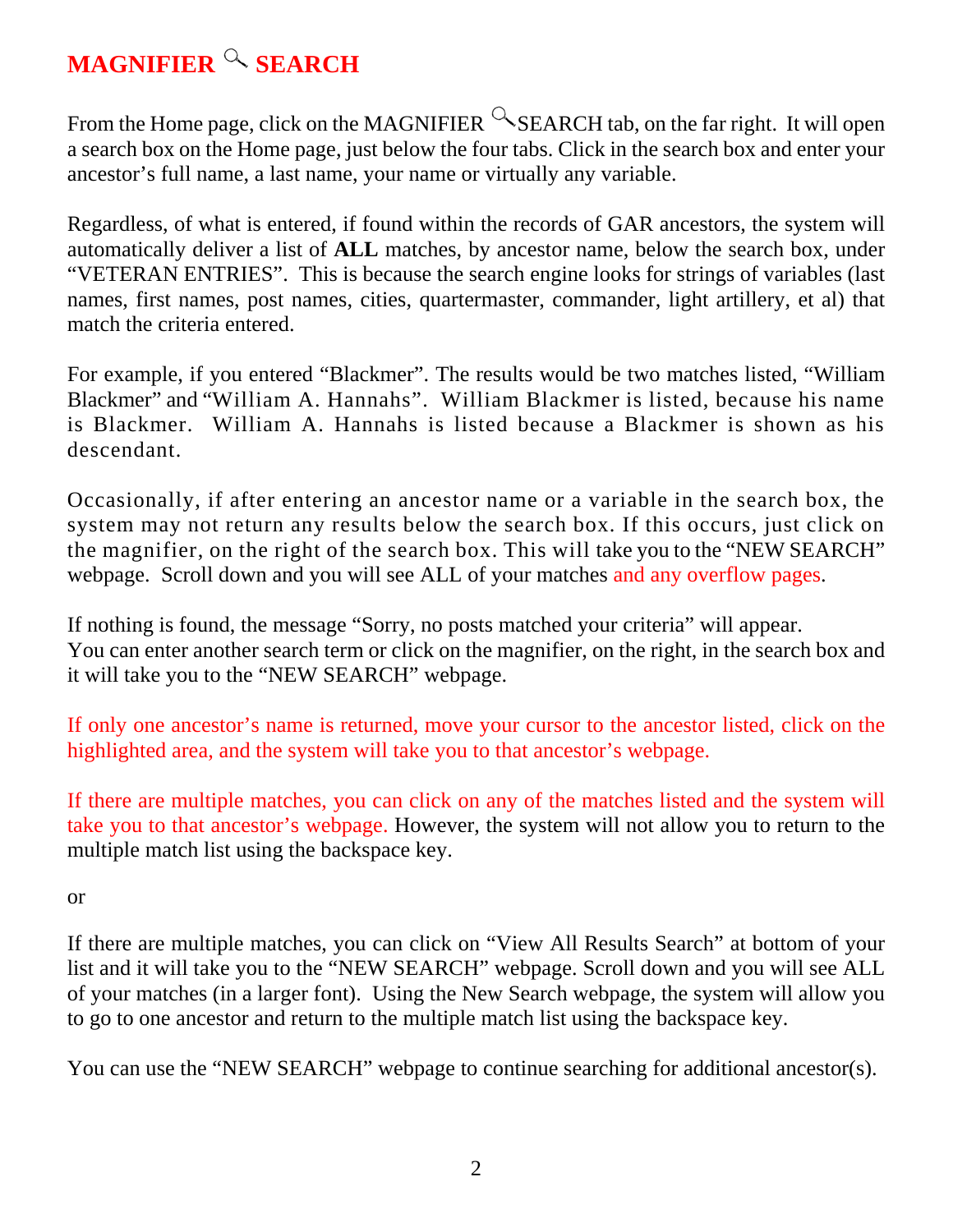## **VETERANS GALLERY**

Let's now return to the HOME page

Scroll down on the Home page and you will see "OUR GAR VETERANS GALLERY". The photo filmstrip shown contains four photographs, left to right, alphabetically sorted by first name within last name.

Place your cursor over any of the photos shown. You will see a circle with a right arrow. Click on it and the system will take you to that GAR ancestor webpage and his information. Once, on the webpage, in most cases, you can enlarge the photo shown simply by clicking on the photo.

The Grand Army of the Republic membership badge was used for those GAR ancestors, where there is no photo of the ancestor or his headstone.

If there are multiple photos for that ancestor, once you click on any one of the photos, you will see an arrow on the left side and the right side on the webpage. These arrows will let you to view all the photos. Clicking on the left arrow will allow you to view the photos clockwise. If you click on the right arrow the view of the photos counter clockwise

To close the photo, click on the "x" in the rightmost corner of the photo. This will take you back to the webpage containing the ancestor's information.

After you return to the ancestor's webpage, below the photo, you will see the military service information, his GAR post information and the name(s) of the descendant(s) of this ancestor. Many of our Civil War veterans served in more than one of the Armed Forces, served for multiple States and/or were members of more than one GAR Post.

At the bottom of the ancestor's webpage, you will see on the left side and right side a small photo and the full name of the next ancestor in the alphabetical sequence. The only exception would be the first ancestor listed alphabetically.

Let's continue on. Click on Home and scroll down.

Under the photo filmstrip you will see "EXPLORE THE GALLERY". Click in the box, and the system will take you to the "VETERANS GALLERY" webpage. (You can also go to the "VETERAN GALLERY" webpage, by clicking on the tab, located in the masthead.)